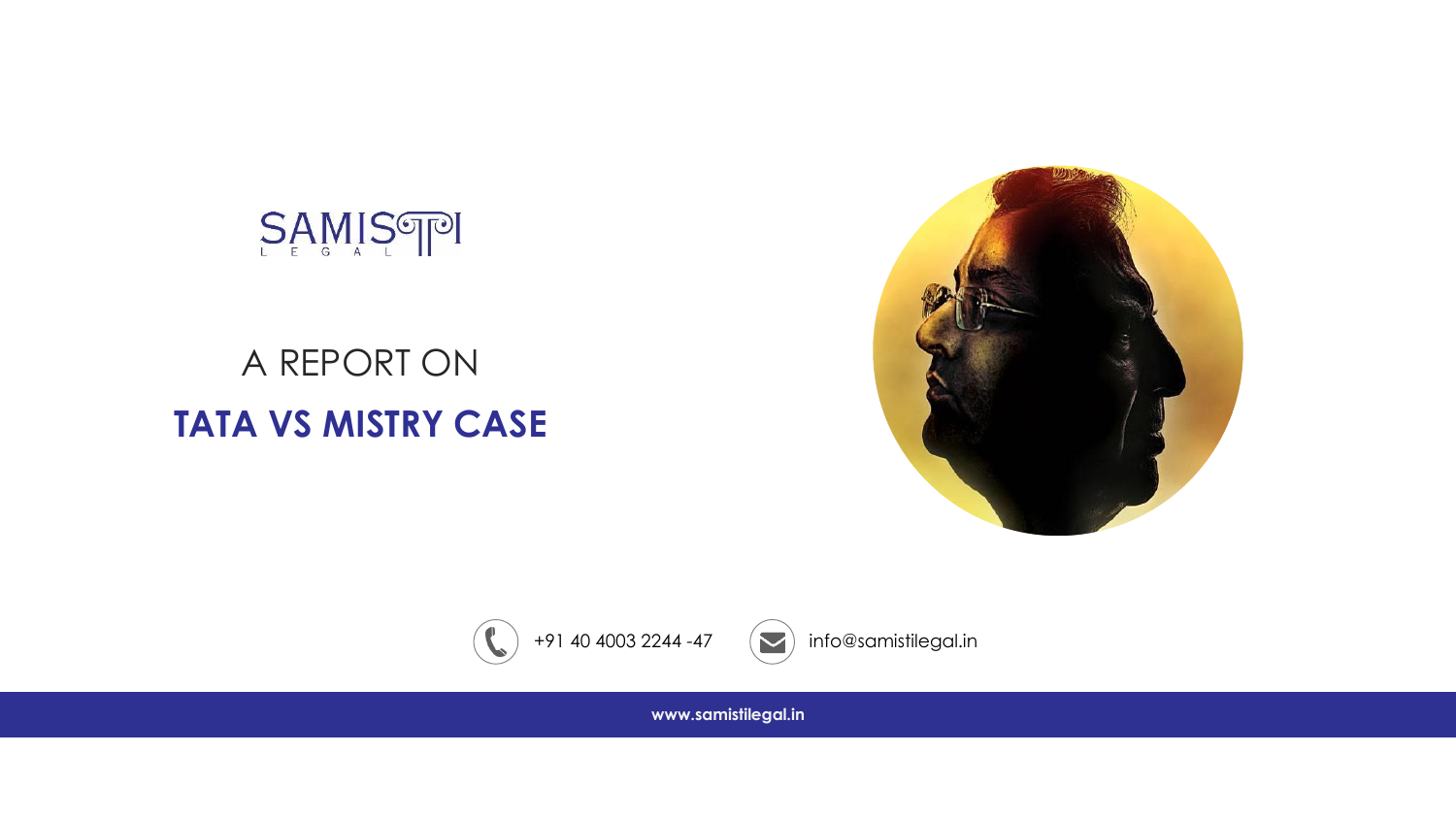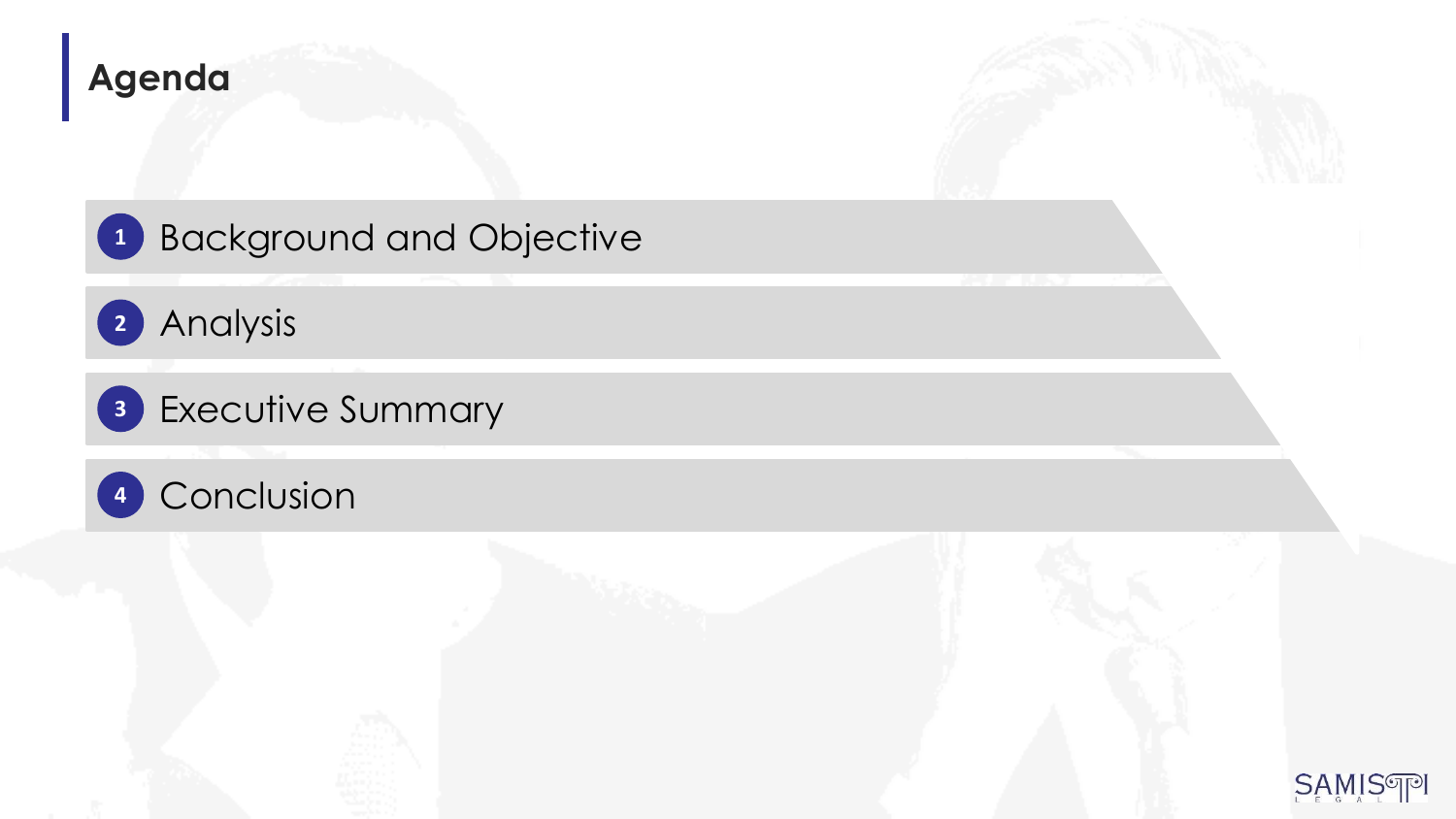#### **Background**

Tata conglomerate is India's largest business group running businesses in seven sectors in more than eighty countries. Tata Sons is the holding company of the Tata Group.

Tata Sons is an unlisted company. Around 66 % of its shares are owned by the various Tata trusts, most importantly Sir Dorabji Tata Trust (27.97%) and Sir Ratan Tata Trust (23.56%). The next major chunk of 18% is controlled by Shapoorji Pallonji Group, whose heir apparent is Cyrus Mistry. ("Mistry")

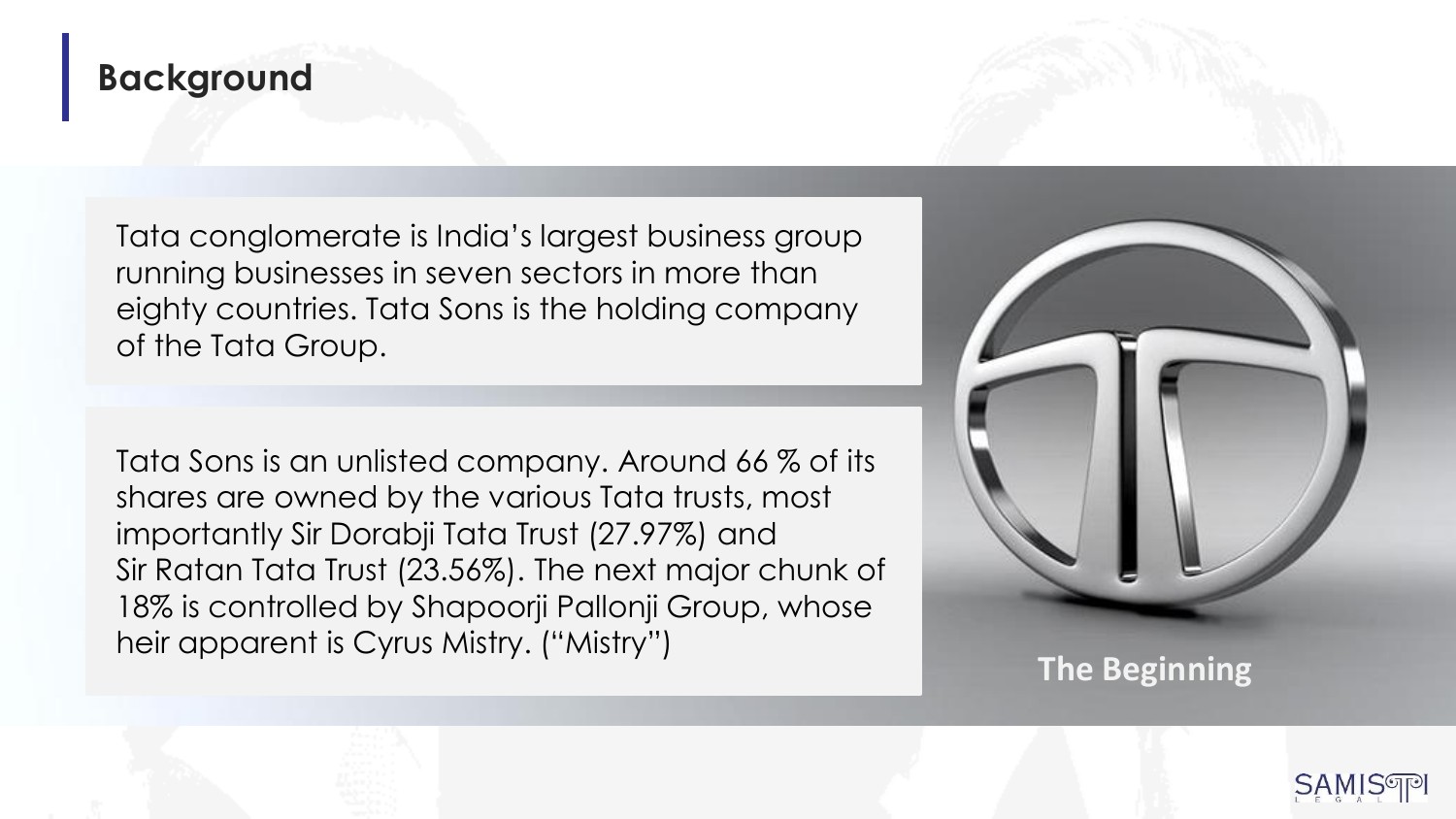#### **Background** *(Cont'd)*

Mr. Mistry was appointed as the chairman of Tata Sons in the year 2011 who was the sixth Chairman of Tata Sons.

In the Board meeting of TATA Sons Limited held on 24th October, 2016, Mr. Cyrus Mistry, was replaced with immediate effect and Mr. Ratan Tata was appointed as the interim Chairman of TATA Sons.

Further, the Board constituted a Selection Committee comprising Mr. Ratan N. Tata, Mr. Venu Srinivasan, Mr. Amit Chandra, Mr. Ronen Sen and Lord Kumar Bhattacharyya, as per the provisions in the Articles of Association of Tata Sons, to choose a new Chairman within four month.

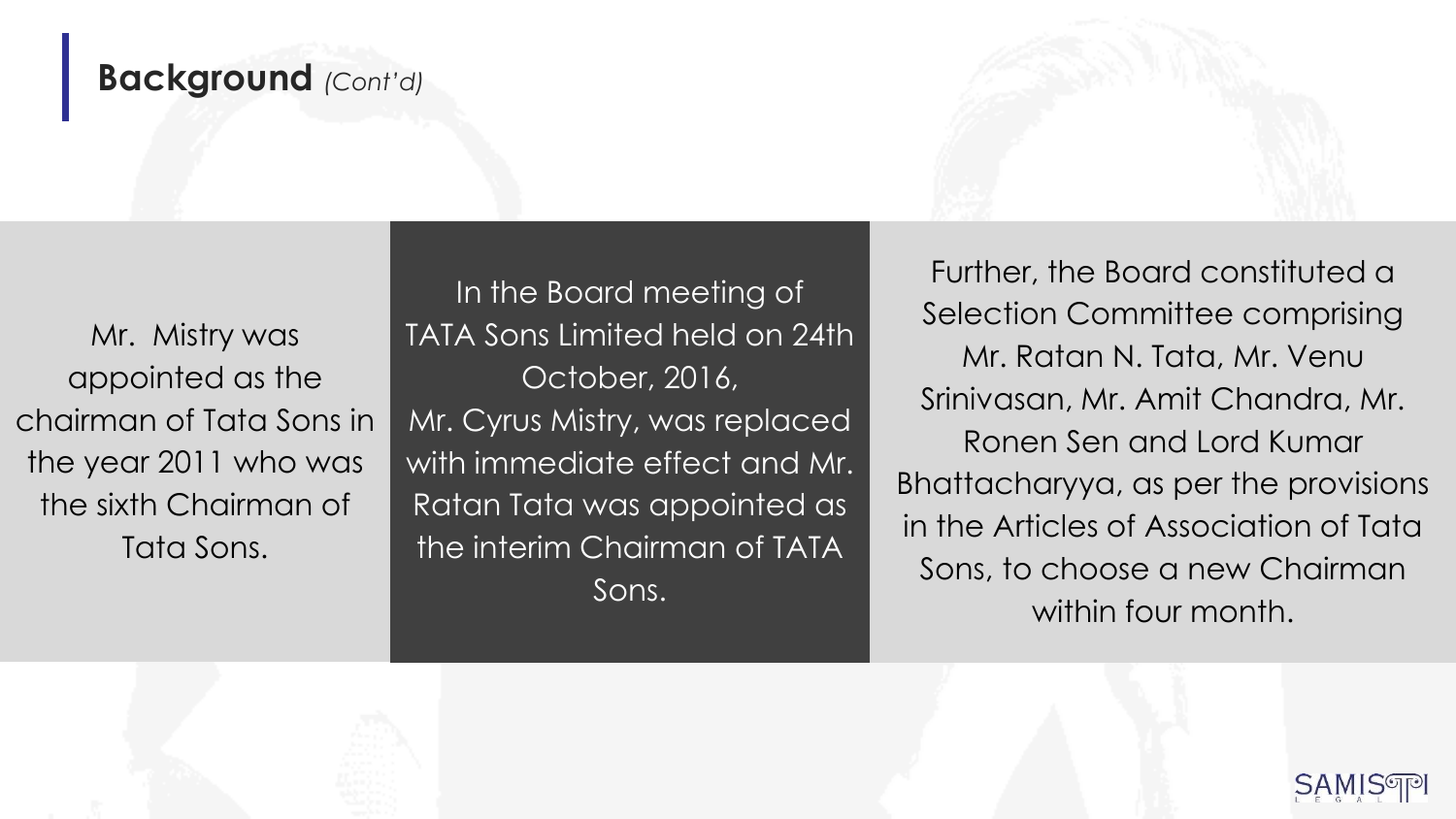#### **Objective**

Understanding the Battle **1**

Critical Analysis of Legality of Removal **2**

Interpretation of statues involved **3**

Current status and way forward **4**



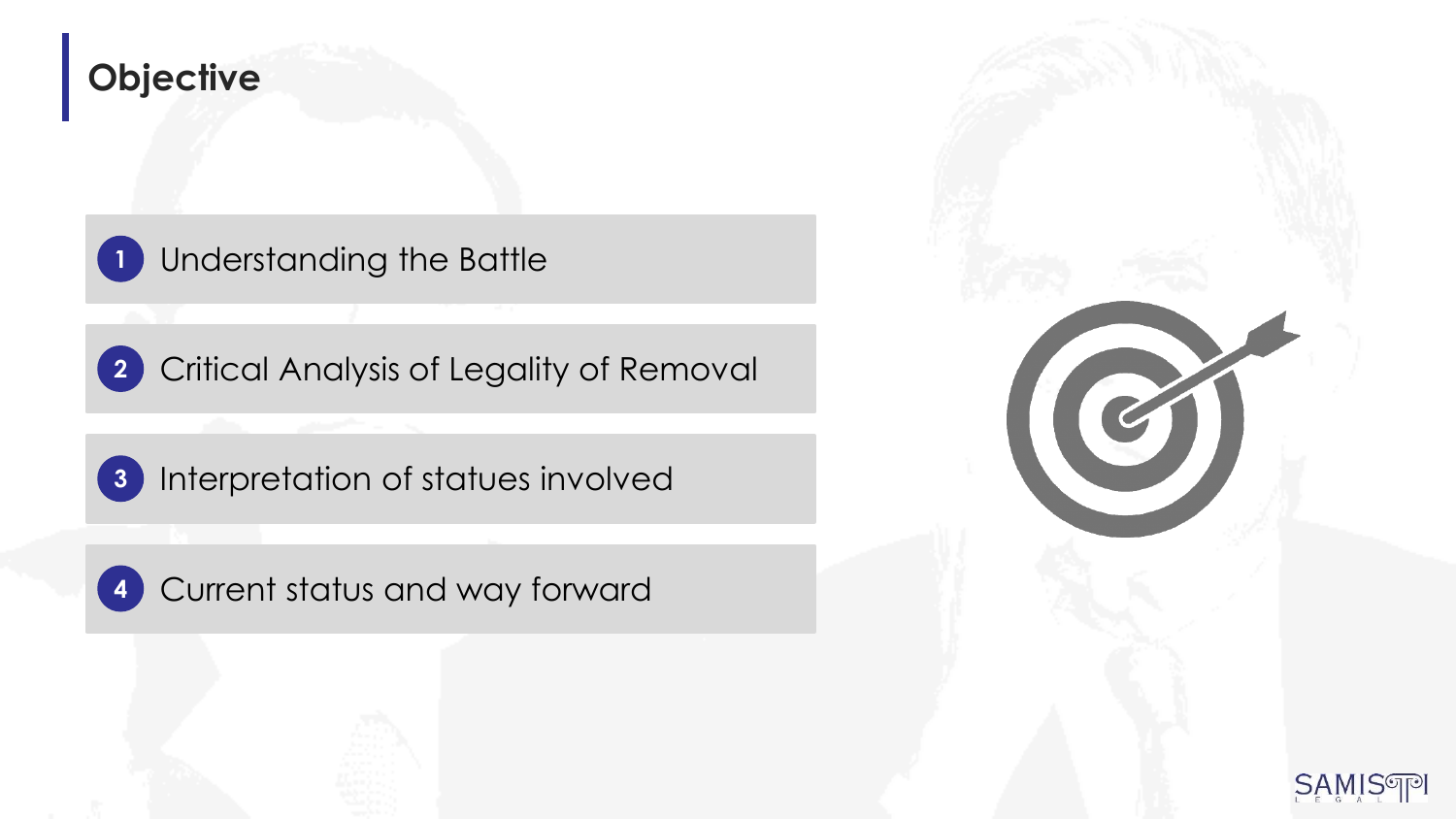# **Analysis – Legality of Decision**

- ➢ There is no provision in Companies Act 2013 ("Act") with regard to position of chairman of a Board. The Rules made under the Act although refer Chairperson, his authority, so on, but they are silent on the subject as to who and how a director becomes chairperson of the Board.
- ➢ The Act lays down procedure for electing a chairperson for shareholders meeting. The Chairman of the general meeting shall be appointed as per section 104 of the Act. In terms of the section mentioned herein, the chairman of General Meetings of Shareholders, if any, is created based on the provisions laid down in the Article of Association ("AoA").



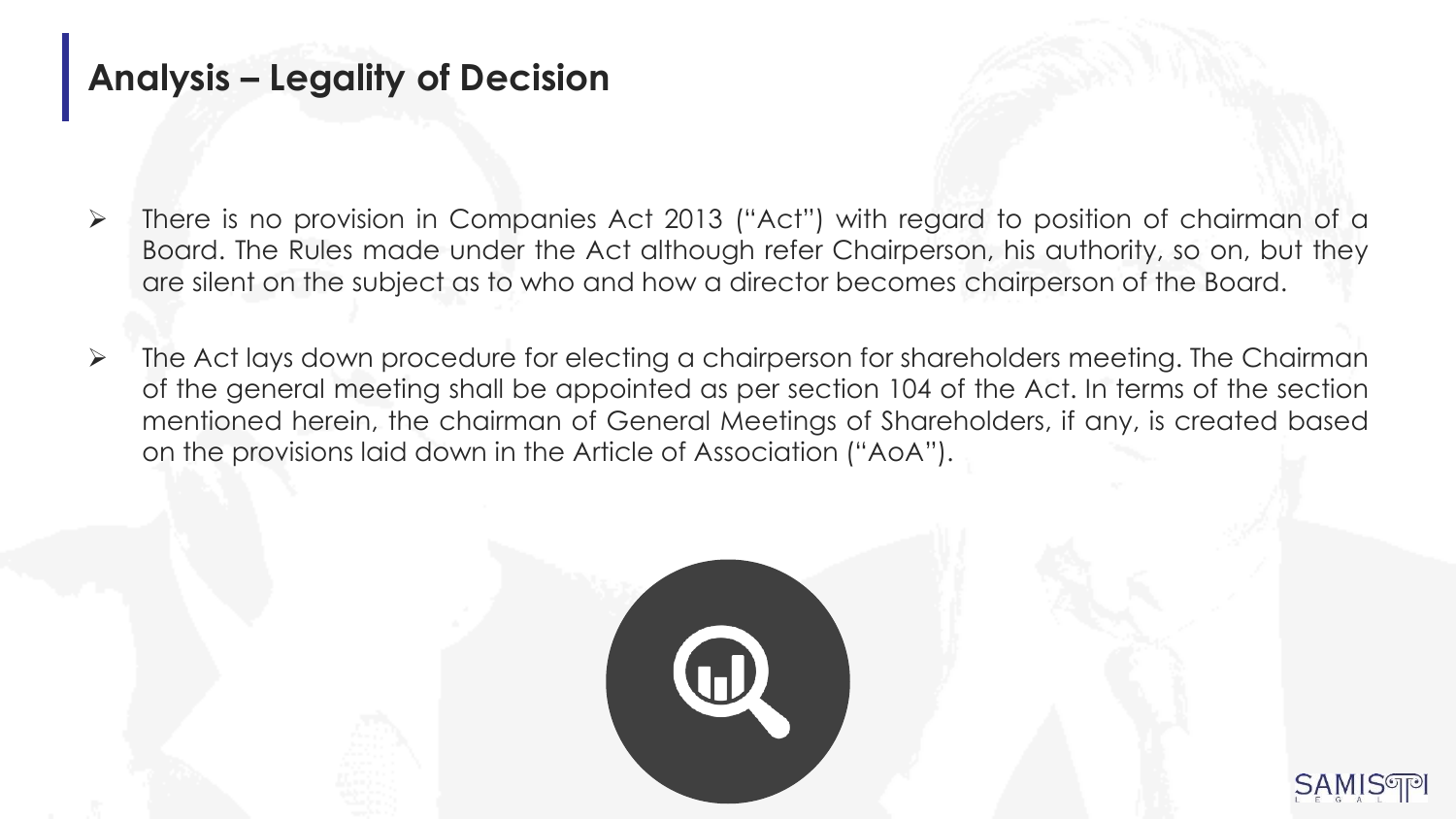#### **Was The Board Meeting Called Properly**

- ➢ Under Section 173 of the Act, a seven-day notice should be given to every director at his registered address, however, this notice condition may be exempted if at least one independent director is present in the board meeting or if the decision is ratified by at least one independent director if any.
- ➢ From the above it is clear that as per the Act, the board meeting can be called at a short notice. *Therefore, as far as the Act is concerned, it appears that the Board meeting was called properly.*
- ➢ Article 114 of AoA of Tata Sons provide that Notice of Board meeting shall be given. It prescribes minimum 7-day notice to any director resident out of India, it does not prescribe any minimum notice period for director resident in India. *Therefore, if any of the director is resident outside India, in that case it can be held that the meeting was not called properly.*

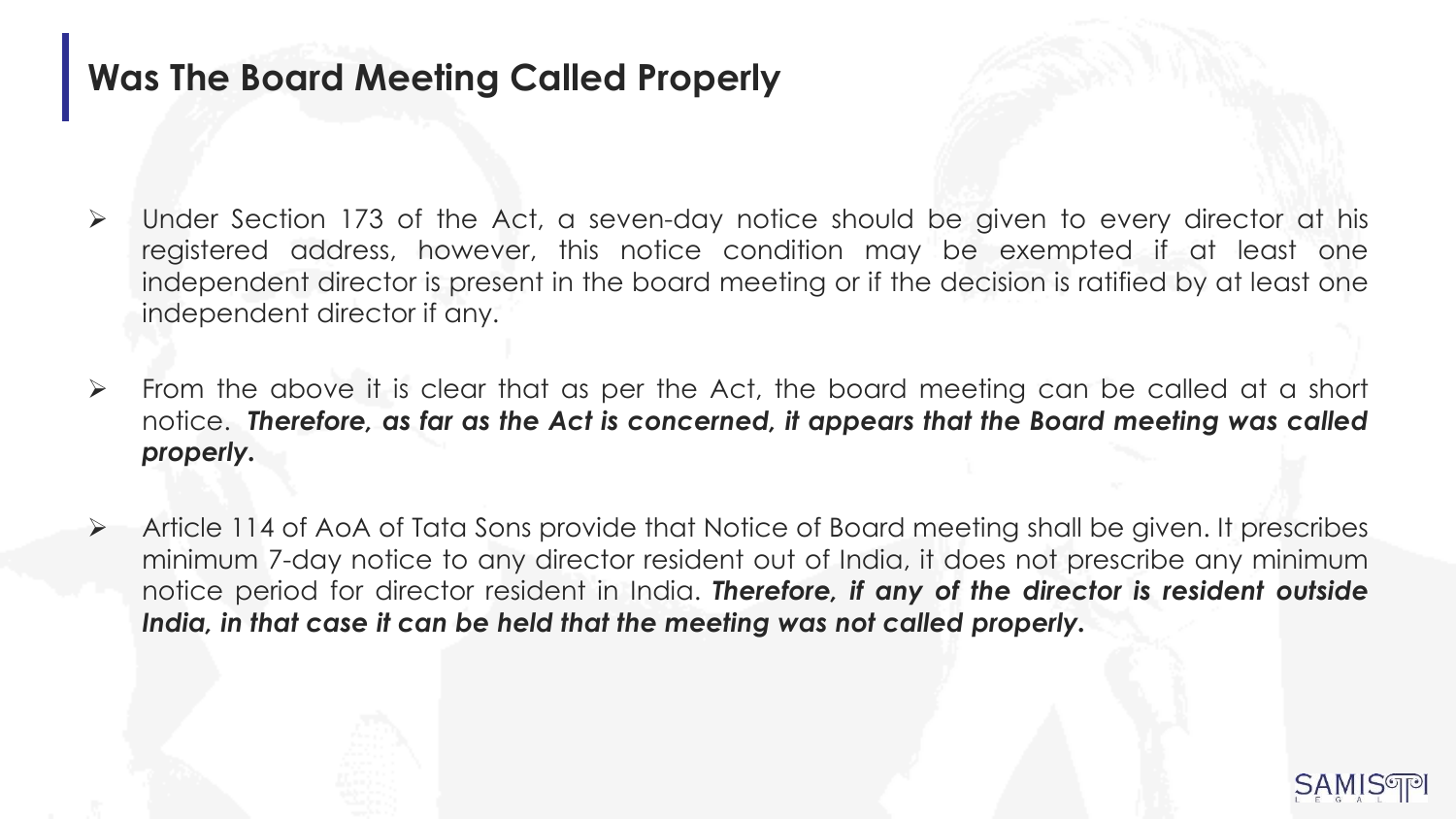#### **Removal of Directors Law and Rights of Director**

- ➢ As Section 169 of the Act prescribes a procedure for removal of director, the law does not distinguish between independent, non-independent, executive and non-executive directors in so far as Removal of Directors is concerned.
- ➢ For the objective of fairness law prescribes the copy of notice to be sent to the director being removed. The law also entitles the director proposed to be removed to make a representation and the representation must be made available to all shareholders. The director also has a right to be heard at the meeting.



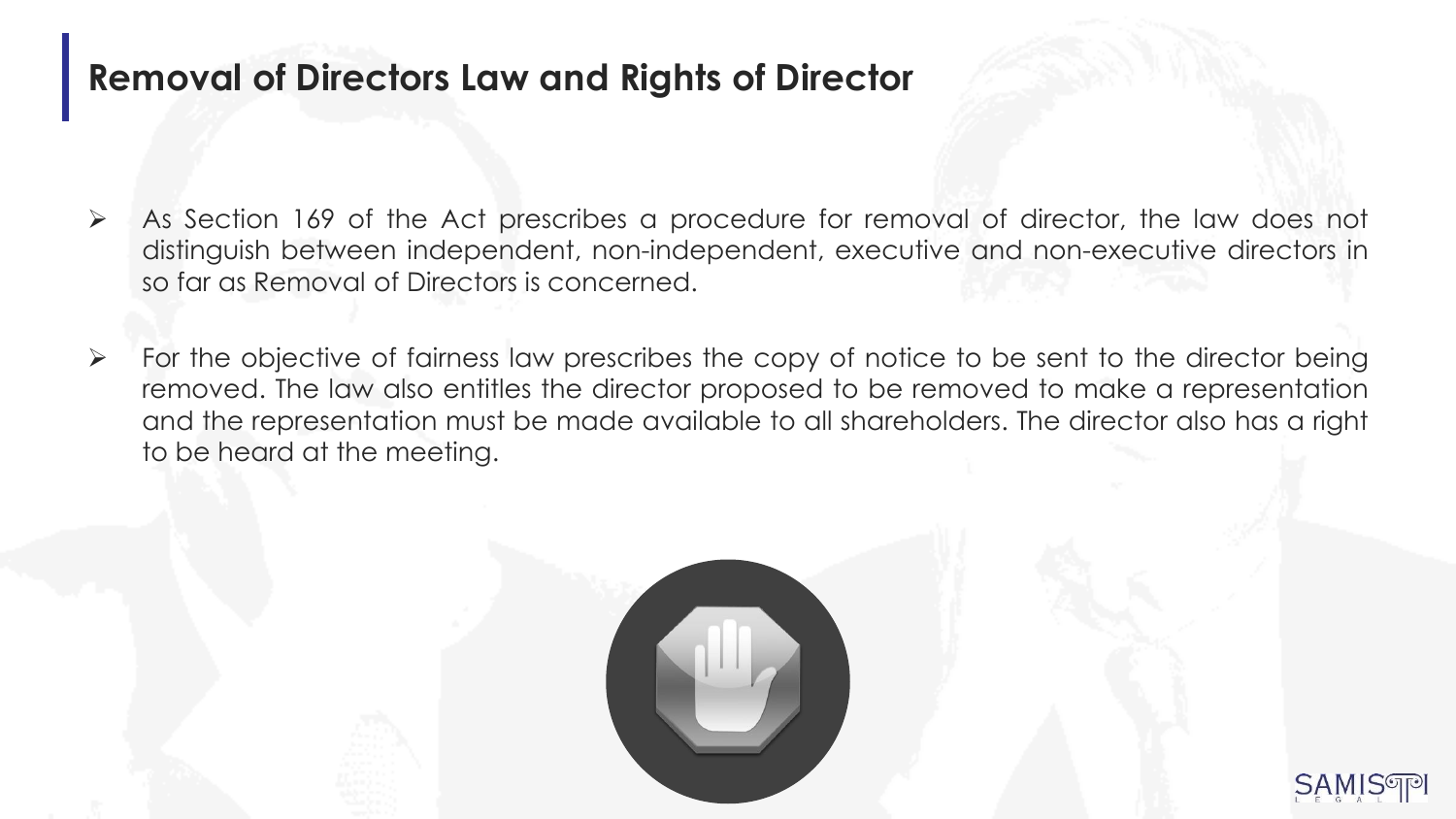#### **Tata Sons – Alteration of Articles of Association**

- ➢ **Article 104B** states about nomination of directors by Tata Trusts. Prior to change, the AoA have given power to these trusts to nominate up to 1/3rd directors. The appointment was within the domain of the board, indicating that board had the right to accept or reject the nomination. In the EGM held in April 2014, a clause was added to indicate that "The directors so nominated by the trust shall be appointed".
- ➢ This has clearly indicated that the board did not have the right to reject such directors appointed by the trusts any more. Effectively even if a person so appointed was conflicted or may be unwanted, he would still have to be appointed and the board could not do anything with regard to the same. *We view such rights with shareholder as poor governance practice.*

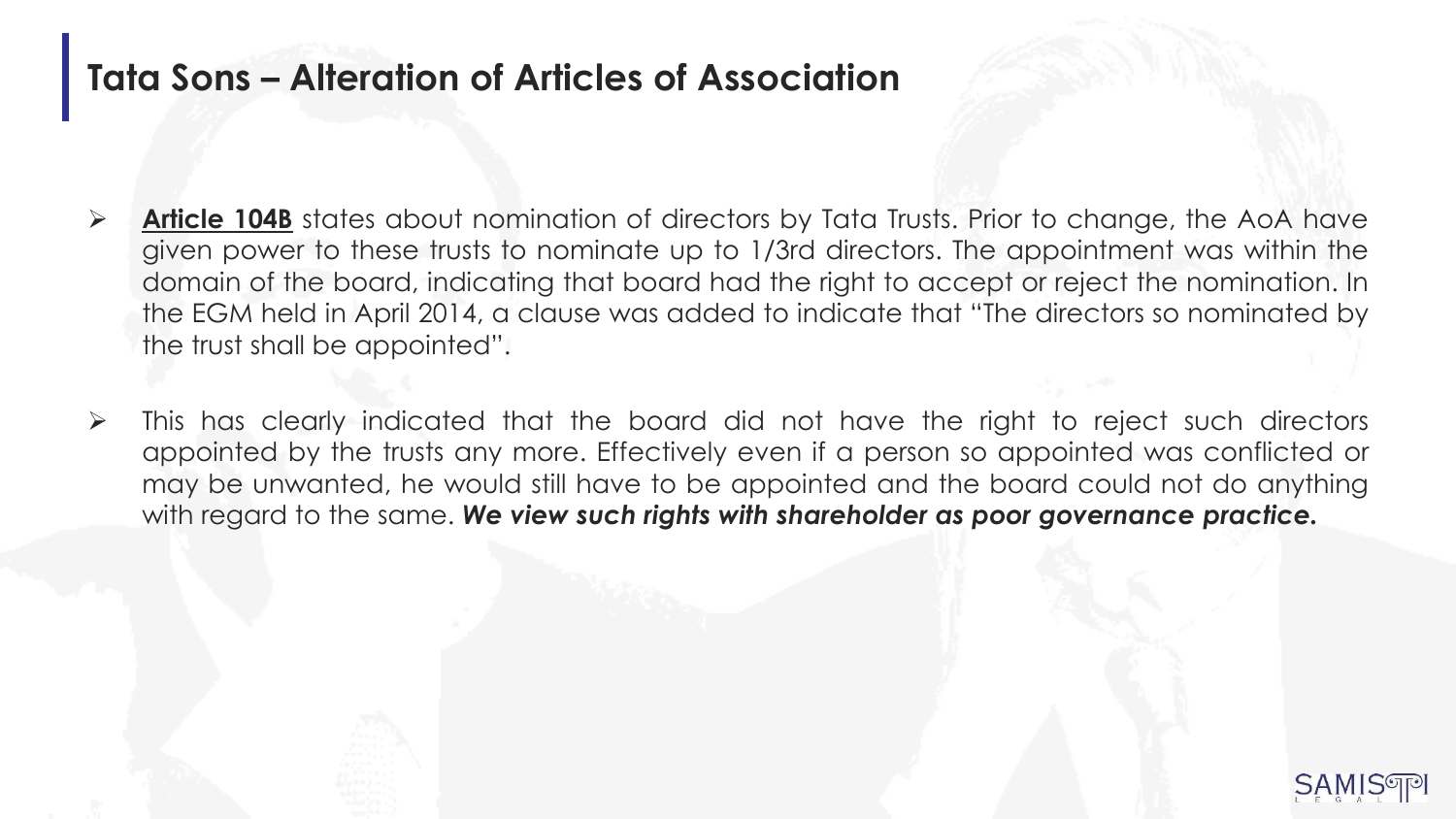#### **Tata Sons – Alteration of Articles of Association**

- ➢ Surprisingly, Mistry side did not criticize the alteration of Article 104B but on the other hand, criticized Article 121 which we found was amended favorably for all shareholders as it diluted the power of nominee directors. Prior to amendment, the Articles required **affirmation of all directors** to any proposal, however, post amendment **affirmation of majority of nominee directors** was required. *Therefore, we find no reason to criticize this amendment*
- ➢ Removal of incumbent chairman is also covered under Article 118 of the AoA. The construction of the relevant clause in AoA is not very clear and is rather confusing, as it states that *"the same process shall be followed for removal of incumbent chairman"*.
- ➢ Does this mean that a search committee will be formed as per the provisions of AoA to remove existing chairperson (seems highly illogical) or does it refer to affirmative votes of all directors appointed by two trusts under Article 104B and 121.
- ➢ Note: Tata Sons has omitted to amend Article 118 and align it with the provisions of amended Article 121, which provides for affirmative vote of **Majority of directors** appointed under section 104B.

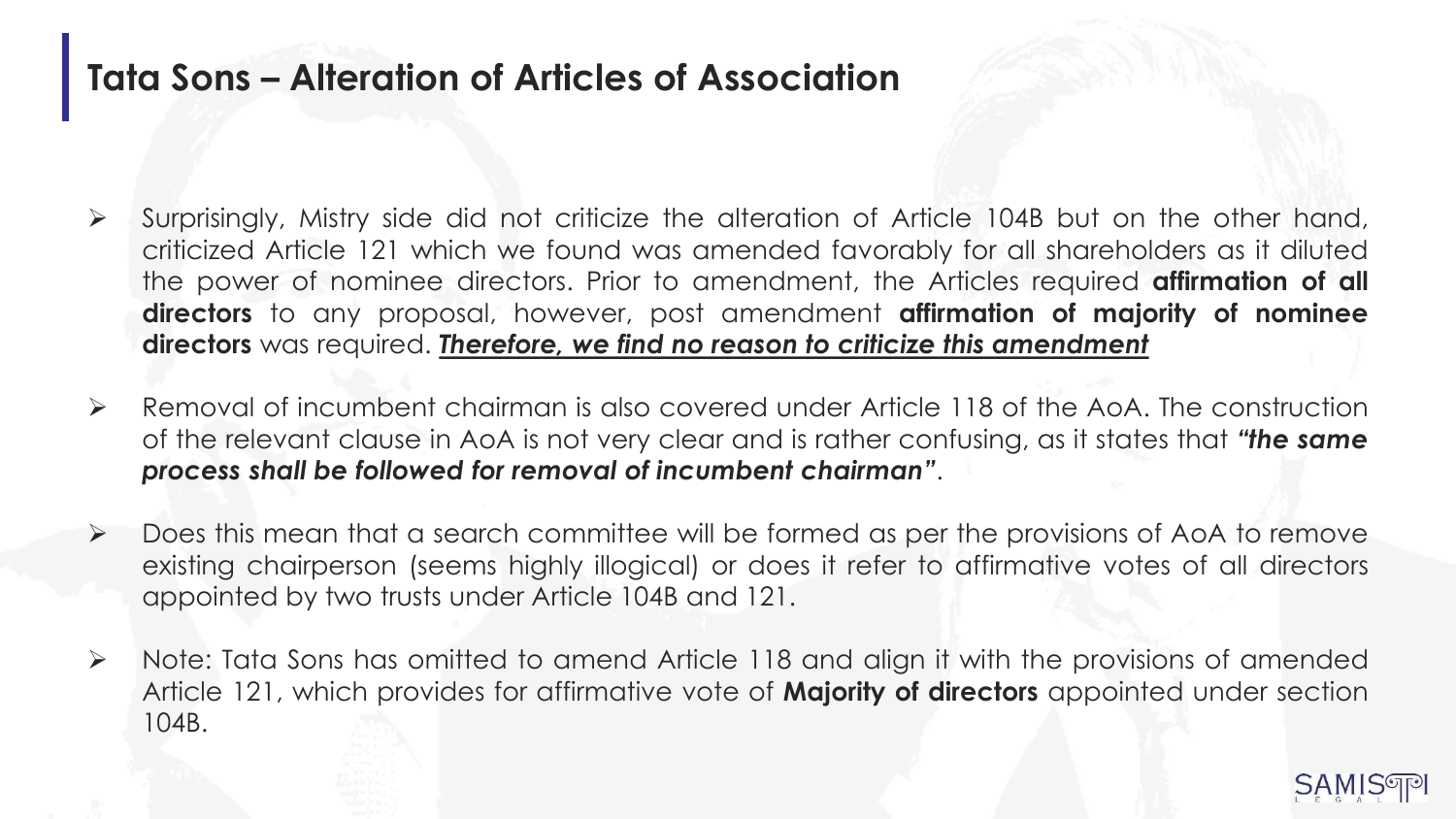## **Conclusion**

- ➢ It might appear at first hand to be a case of bad governance. However, such a conclusion will be flawed with risk as one is not fully aware of circumstances leading to such a decision.
- ➢ Therefore, first it would have to be established that there was a gross breach or violation of AoA and then establish that decision was not in the best interest of the stakeholders at large. While on the face, it might appear to be a governance failure, in fact the circumstance may be such that it might be a case where decision is in best interest of stakeholders. In the worst case, at the most it would amount to a case where AoA provisions were not followed, legal remedy will be to follow the procedure. No law can force that a chairperson should continue despite shareholders and the Board not wanting him to continue.
- $\triangleright$  As the appointment contract is not available in public domain, based on logic it can be concluded that Board of Tata Sons was within its legal rights to remove Mr. Cyrus Mistry from position of Chairman and **their decision cannot be questioned unless there was any case of:**
	- **Breach of Contract terms**
	- Not following provisions of AoA-relating to procedure as well as authority related to convening and conducting of Board **Meeting and removal.**
	- **Compliance of procedure**

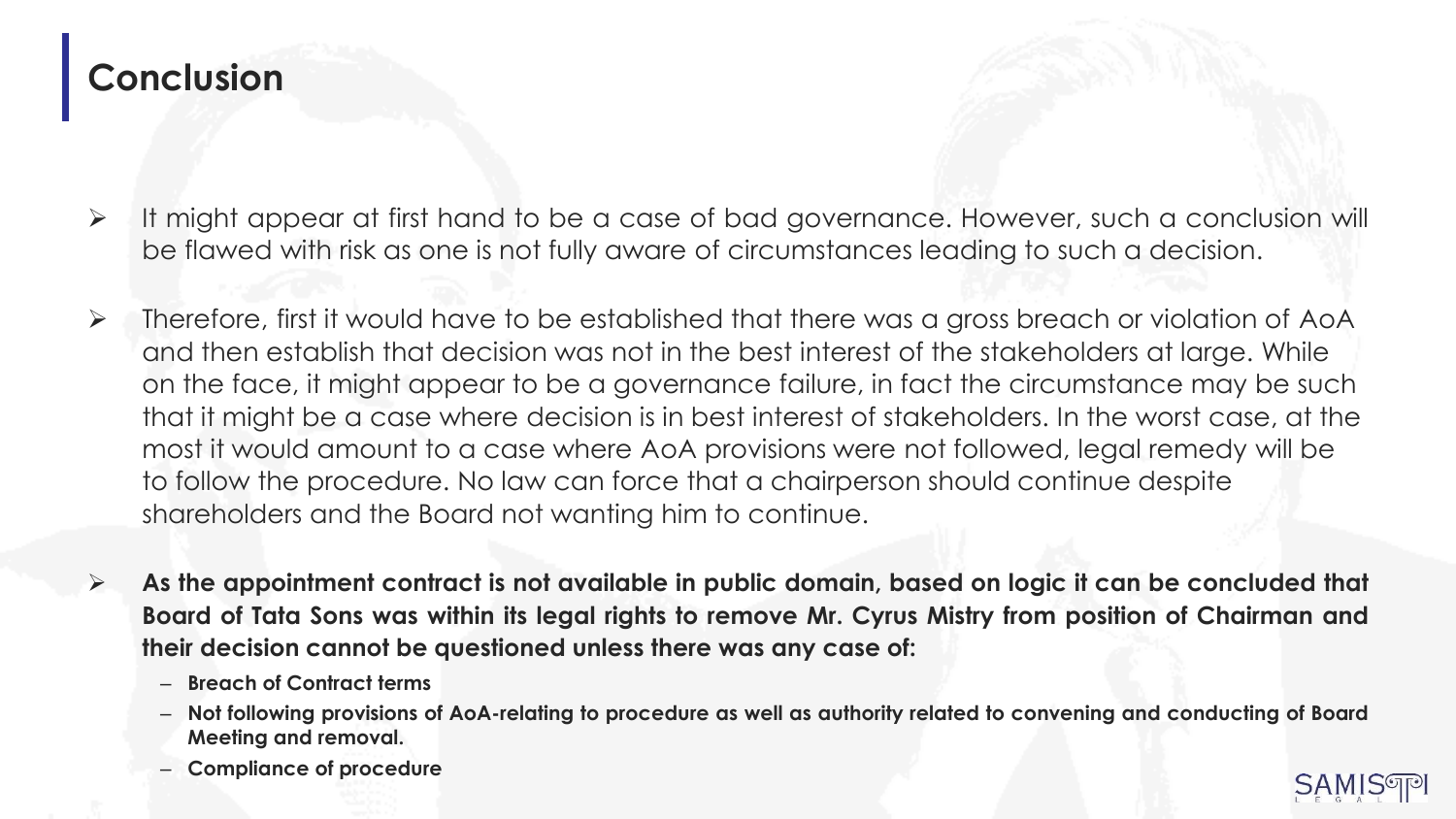#### **Brand**

- ➢ There is no room for any doubt that in the current scenario, TATA brand has a lot of value and at the same time there is a risk to loss of value of brand if allegations are proved to be correct. Therefore, there is a need to protect the brand value by effectively countering the allegation by facts and third party certification.
- ➢ Connected with the issue is alleged threat by TATA to withdraw brand name and guarantee. We find this as a threat amounting to inflicting wound not only on others but to oneself as well. **Such a step will cause loss of value and majorly hit Tata Sons more than anyone else. Further** why to give a threat, if need be, act when time comes. While it is a fact that if in any of the **company resolution of removal of Mr. Mistry is defeated, it will be a setback for house of Tata's and signal a break up of Tata's House. Such a step would cause huge value erosion due to multiple factors.**



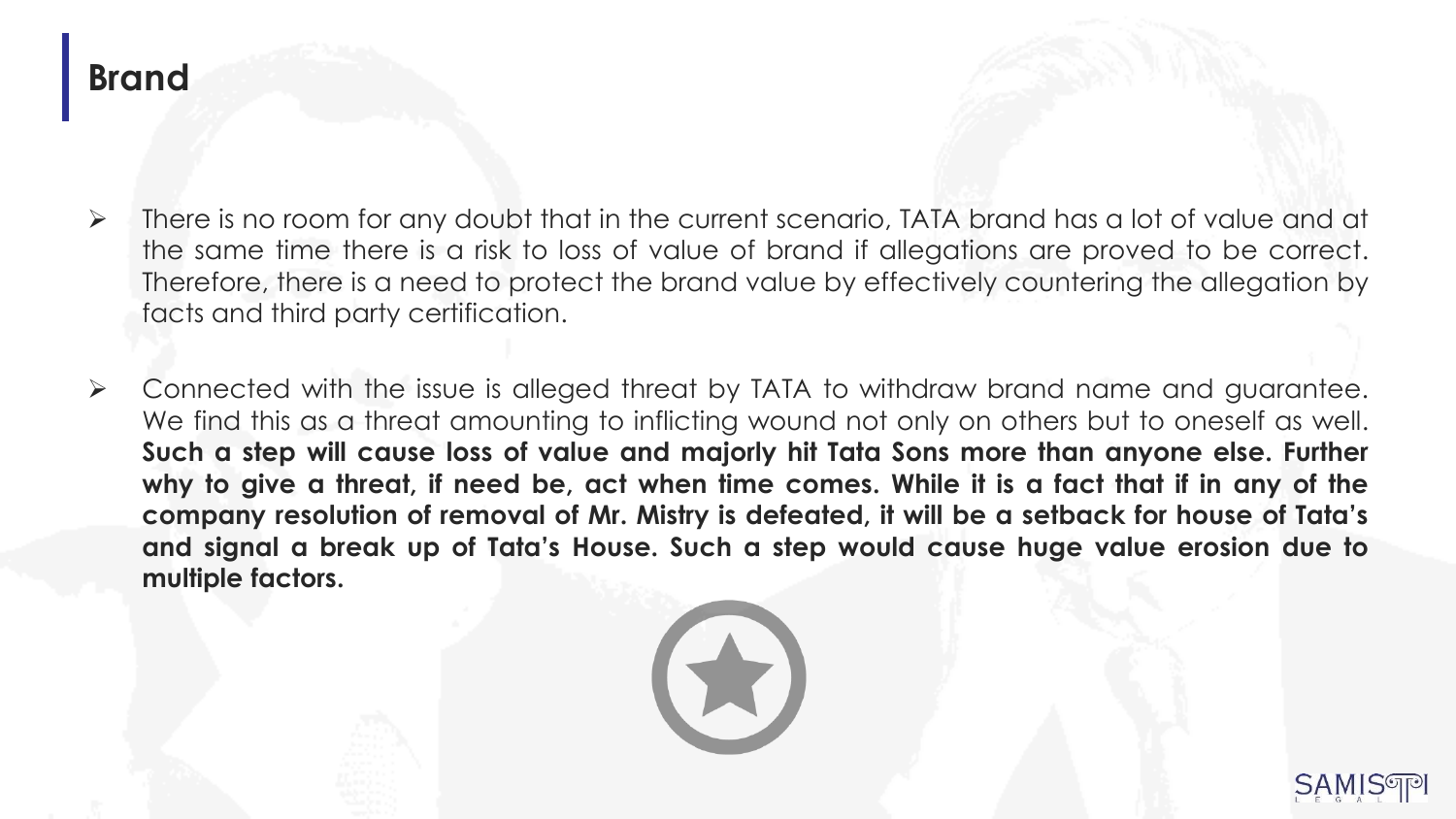#### **Independent Directors Supporting Mistry**

- ➢ Independent Directors of IHCL and Tata Chemicals unanimously expressed their gratitude for the contribution of Mr. Mistry. Prima facie, it appears that Mr. Mistry has already won the battle, however this does not mark a final victory for Mr. Mistry's in any manner but, Mr. Mistry resigned as Chairman from all Tata Group companies.
- ➢ *In our view, the support of Independent Directors of Indian Hotels towards Mr. Mistry was just an outcome of a situation where probably all the Independent Directors were pushed to the wall and their independence became subject to examination.*



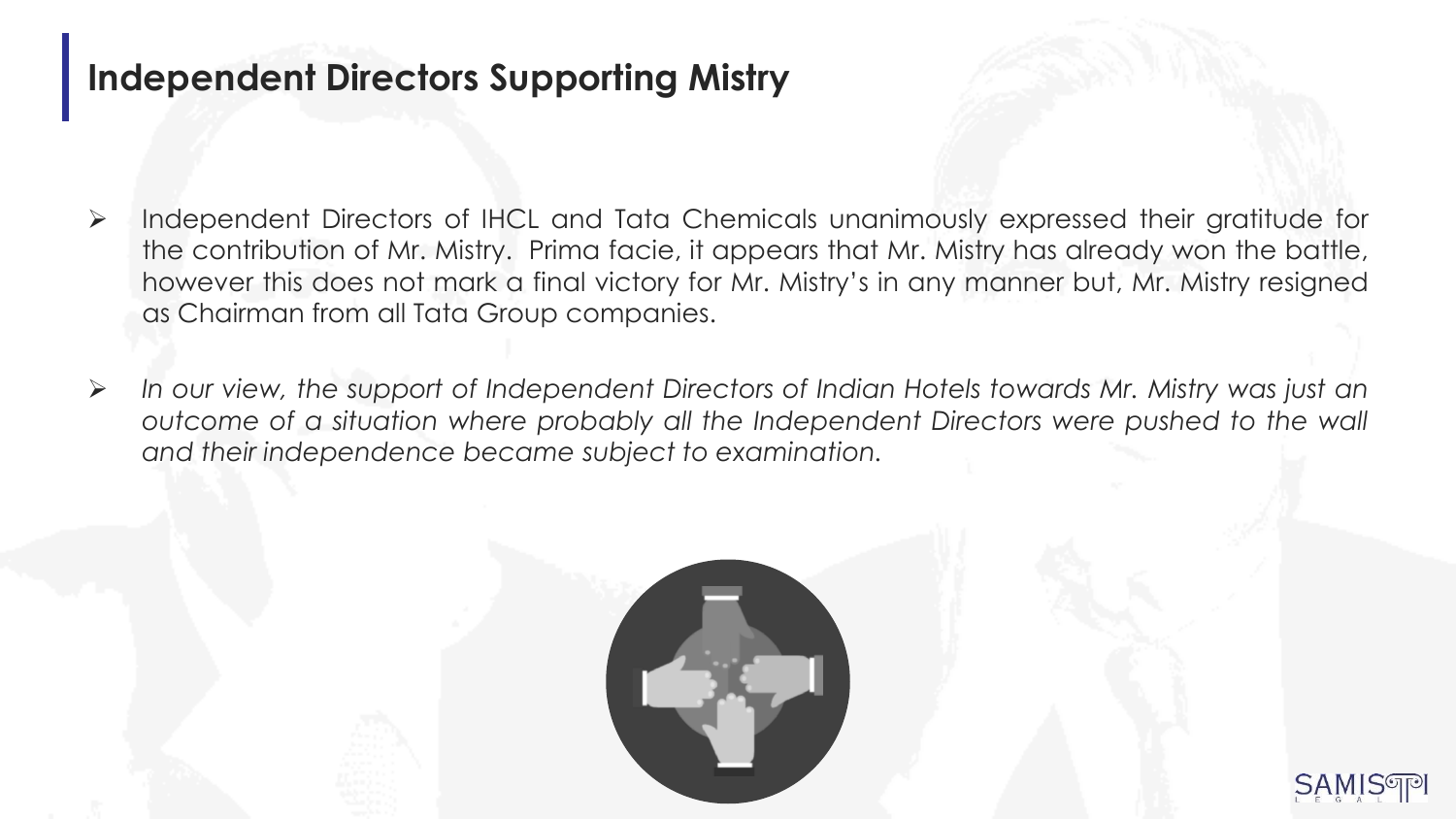#### **Legal battle**



- ➢ Mistry filed an appeal in NCLT-Mumbai for Injunction.
- ➢ Appeal filed with NCLT under section 241, 242, 244 of Companies Act, 2013 for Prevention of Oppression & Mismanagement.
- ➢ NCLT Mumbai decided the main company petition on the point of maintainability and waiver and decided that the main company petition filed by Cyrus Investment Pvt. Ltd & Anr. was dismissed as on 17.04.2017.
- ➢ Cyrus Mistry filed an appeal in NCLAT on 21 April, 2017, appealing the order of the NCLT (Mumbai) decision on the waiver and the eligibility criteria.



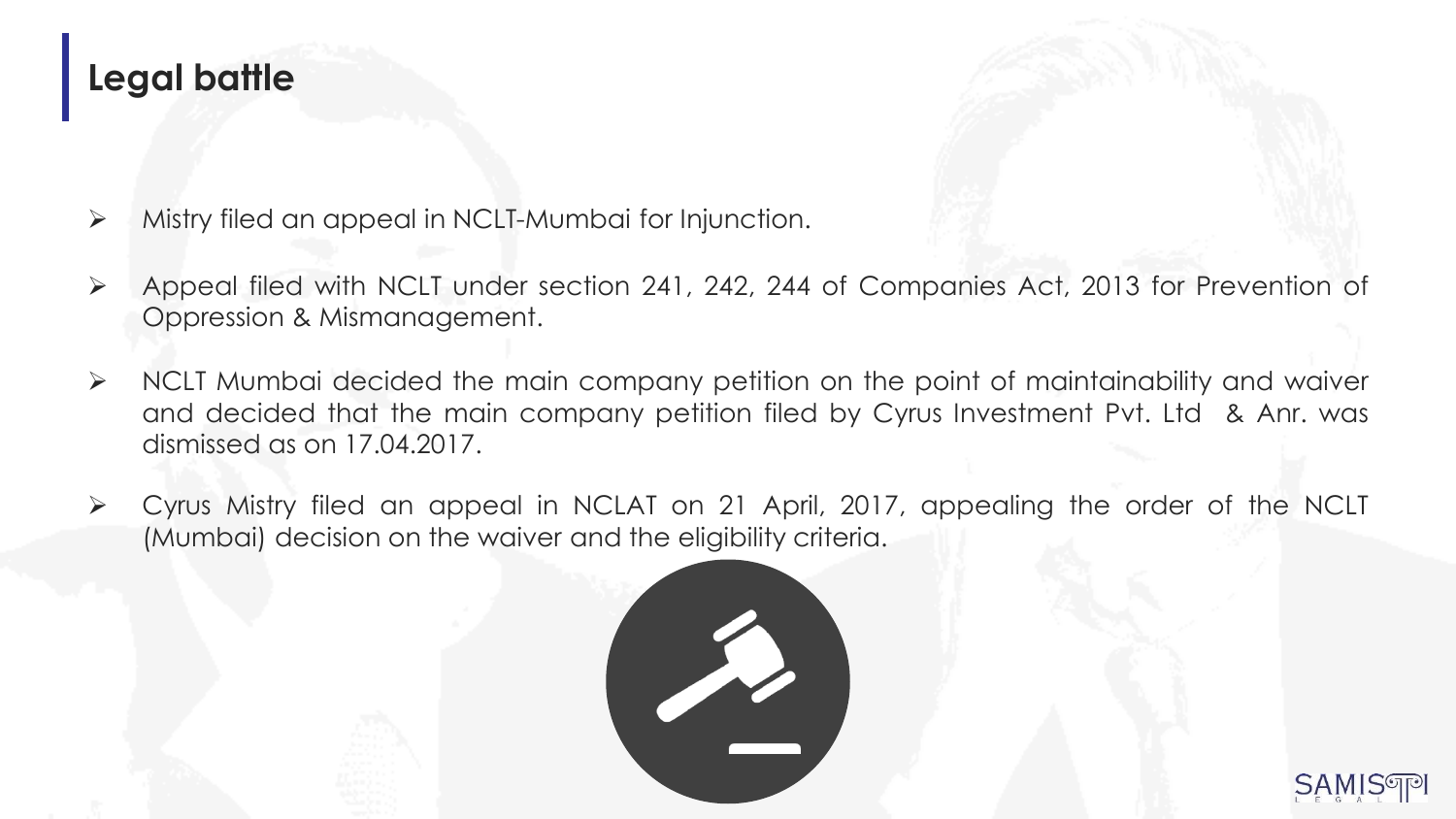### **Executive Summary**

- ➢ Based on our analysis we do not find any legal issue with the decision of removal per se, however optically the decision does not sound convincing.
- ➢ Action of removal (with immediate effect) is disproportionate to the reasons cited, raising doubts and millions of questions. The issue of non-performance, if true, admittedly has been persisting for long therefore, immediate removal does not make sense.
- ➢ Latter war between two sides is not helping the cause of stakeholders. While on one hand E-Mail of Mr. Mistry raises some crucial issue, which needs to be effectively addressed or clarified. On the other hand, it questions board decisions to which he and / or IDs were themselves a party. He raises some issues about future write-off which SES finds bordering scare mongering.



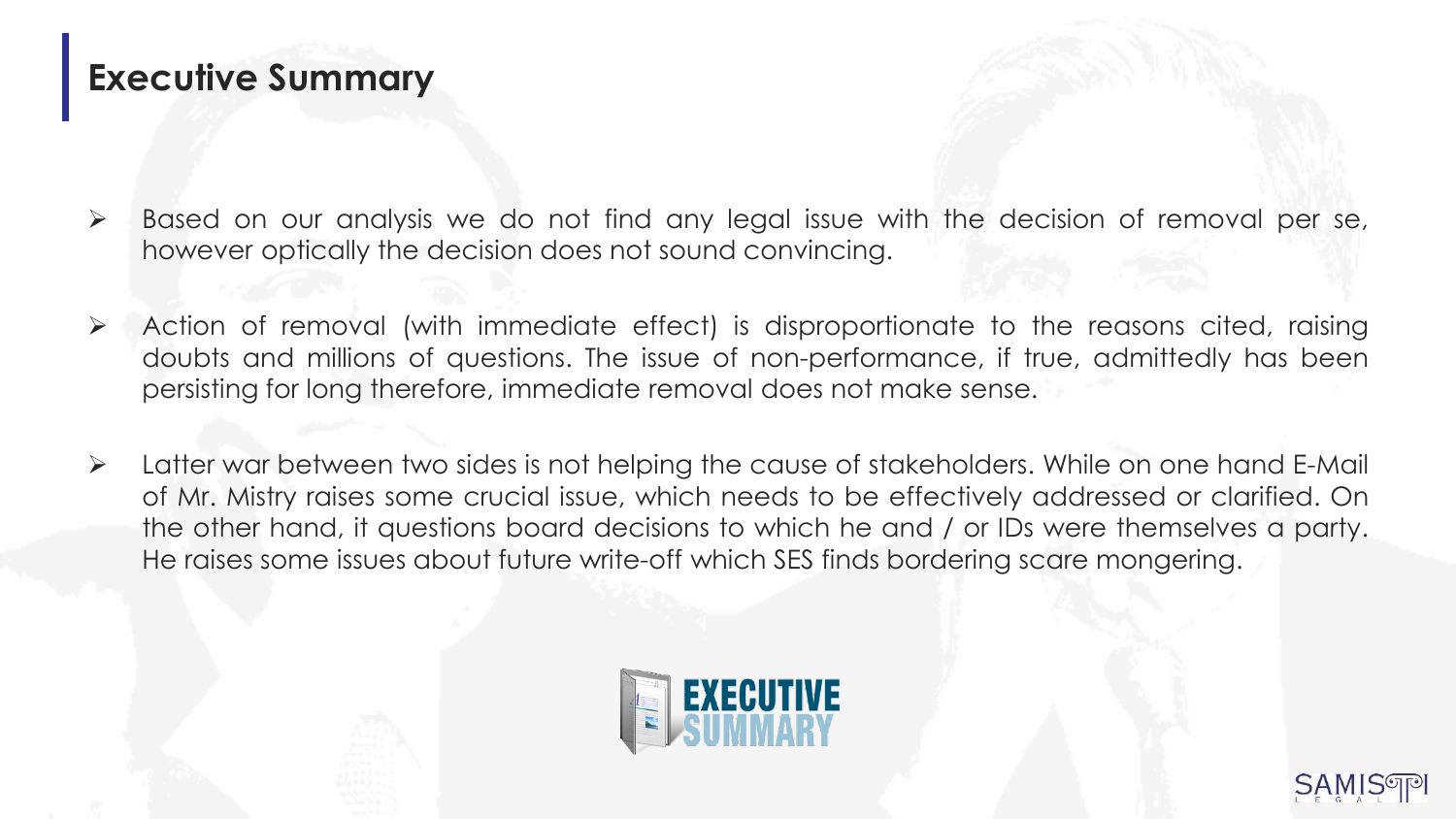#### **Executive Summary** *(Cont'd)*

- ➢ Reports have appeared about a threat given by Tata's to withdraw its brand name as well as guarantees. SES is of the view that such statement is bit premature. Further did IDs consider this aspect and evaluated the loss of value before backing Mr. Mistry? What makes them support Mr. Mistry ignoring all these concerns which ordinary shareholder has? Why they were silent till now?
- ➢ Is opposing dominant shareholder a sign of independence? Is it the right thing?
- ➢ NCLT on17 April, 2017, dismissed the petition on grounds of non maintainability and waiver was not granted.
- $\triangleright$  For the objective of fairness law prescribes the copy of notice to be sent to the director being removed. The law also entitles the director proposed to be removed to make a representation and the representation must be made available to all shareholders. The director also has a right to be heard at the meeting.

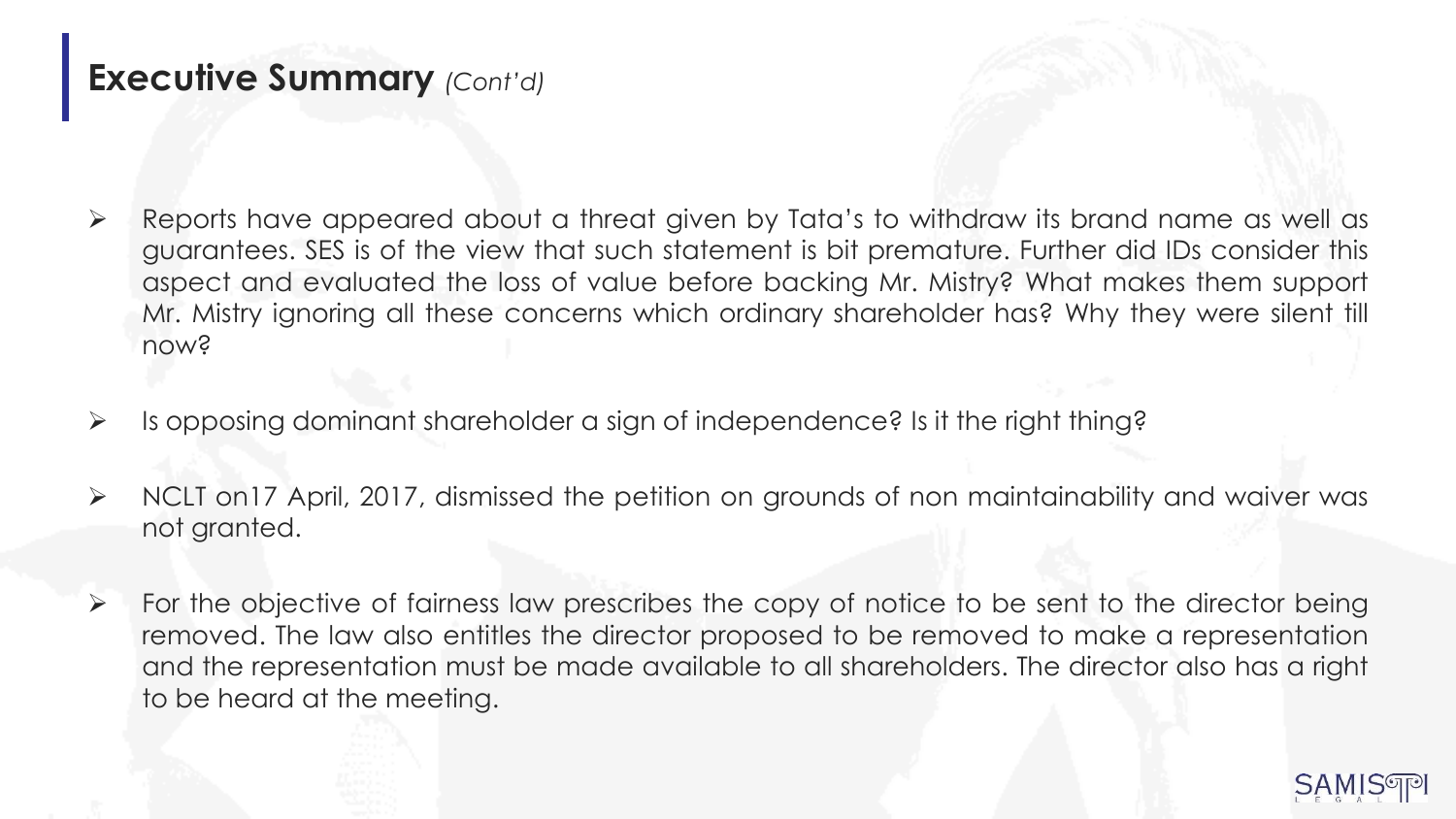#### **Source**

- ➢ http://www.sesgovernance.com
- ➢ http://www.hindustantimes.com/business-news/tata-vs-cyrus-mistry-all-you-want-toknow/story-YCAFIau0p6oEg02ArjPR0K.html
- ➢ http://www.livemint.com/Companies/QDKeGSvdnVqZDtIYryjFcK/Why-Cyrus-Mistrys-NCLTpetition-was-rejected.html

#### *Disclaimer*

*The content of this presentation is intended to provide a general information on the subject matter and presents our views. This presentation shall not be treated as any legal advisory.*